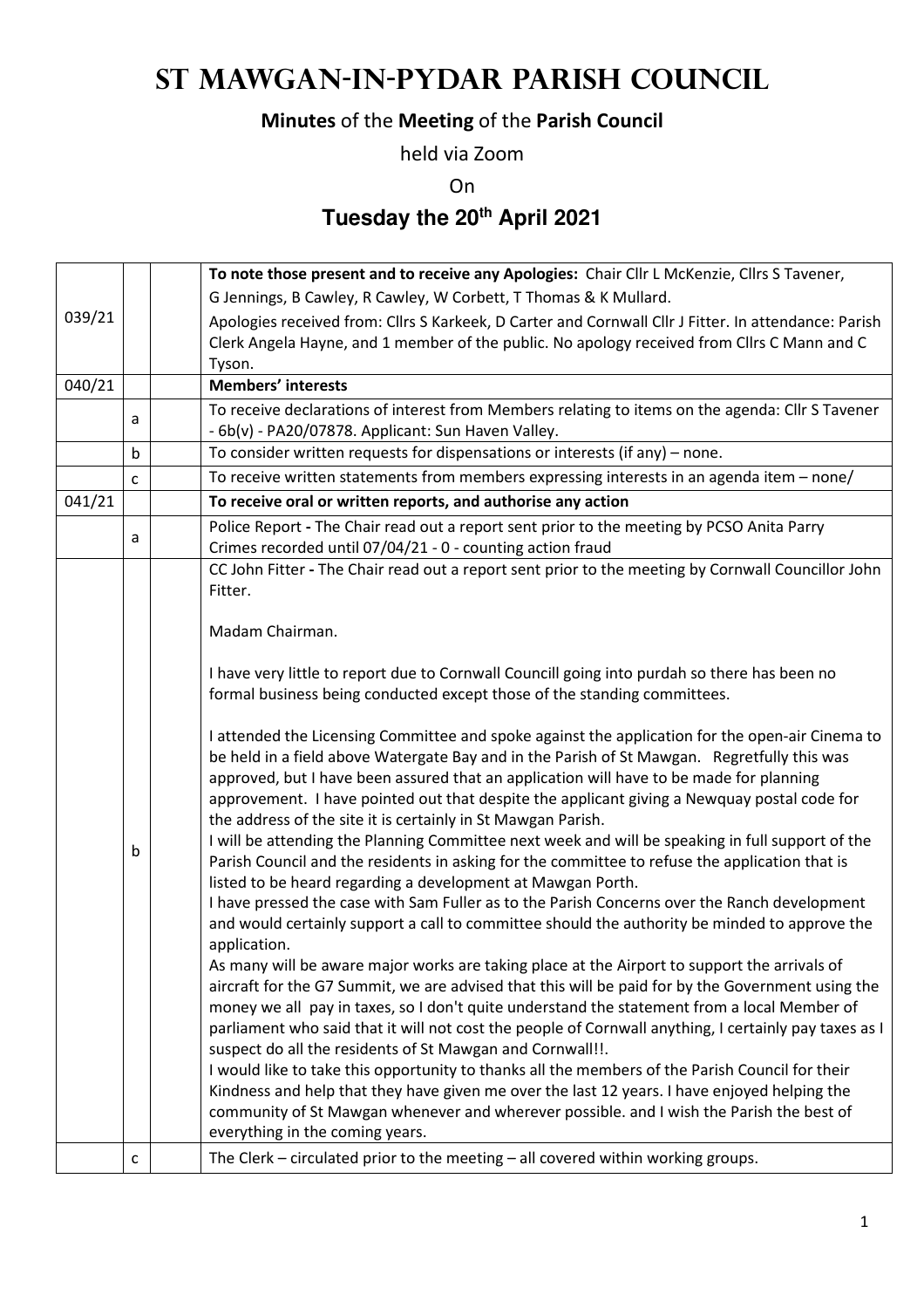| 042/21                                                                                    |                                                                                                                                                            |                                                                                            | Public Participation - This item will last no longer than 10 minutes (unless agreed by the Chair),<br>and refers to items on the Agenda                                          |  |  |  |  |  |
|-------------------------------------------------------------------------------------------|------------------------------------------------------------------------------------------------------------------------------------------------------------|--------------------------------------------------------------------------------------------|----------------------------------------------------------------------------------------------------------------------------------------------------------------------------------|--|--|--|--|--|
|                                                                                           |                                                                                                                                                            | Ť                                                                                          | Lisa Solley agent acting in respect of PA21/01863 Dene Court now known as The Rook                                                                                               |  |  |  |  |  |
|                                                                                           |                                                                                                                                                            |                                                                                            | Minutes of the Parish Council Meeting -                                                                                                                                          |  |  |  |  |  |
|                                                                                           |                                                                                                                                                            |                                                                                            | To Resolve that the Minutes of the meeting held on 10 <sup>th</sup> March 2021 are an accurate record and                                                                        |  |  |  |  |  |
| 043/21                                                                                    |                                                                                                                                                            |                                                                                            | will be signed by the Chair at a future physical meeting. Proposed by Cllr W Corbett and                                                                                         |  |  |  |  |  |
|                                                                                           |                                                                                                                                                            |                                                                                            | seconded by Cllr R Cawley and it was resolved to approve                                                                                                                         |  |  |  |  |  |
| 044/21                                                                                    |                                                                                                                                                            |                                                                                            | <b>PLANNING</b>                                                                                                                                                                  |  |  |  |  |  |
|                                                                                           | a                                                                                                                                                          |                                                                                            | Pre-App Consultation in accordance with Local Council protocol -                                                                                                                 |  |  |  |  |  |
|                                                                                           | b                                                                                                                                                          |                                                                                            | Planning - new applications - to discuss and decide on response to Cornwall Council                                                                                              |  |  |  |  |  |
|                                                                                           |                                                                                                                                                            |                                                                                            | Due to the rescheduling of the meeting following advice from CALC that days of national                                                                                          |  |  |  |  |  |
|                                                                                           |                                                                                                                                                            |                                                                                            | mourning following the Duke of Edinburgh's death could not legally be counted as clear days'                                                                                     |  |  |  |  |  |
|                                                                                           |                                                                                                                                                            |                                                                                            | notice' given for a PC meeting, the Parish Council Working Group had circulated a planning report                                                                                |  |  |  |  |  |
|                                                                                           |                                                                                                                                                            |                                                                                            | to the Members, with a time for Member comments to be sent to the Clerk. Delegated responses                                                                                     |  |  |  |  |  |
|                                                                                           |                                                                                                                                                            |                                                                                            | were subsequently logged with the Local Planning Authority as the consultee time for comment                                                                                     |  |  |  |  |  |
|                                                                                           |                                                                                                                                                            |                                                                                            | was due to expire for most of the applications on the agenda.                                                                                                                    |  |  |  |  |  |
|                                                                                           |                                                                                                                                                            |                                                                                            | PA21/01143. Applicant Ms Tamara Gelman. Proposal: Replacement of an existing outbuilding                                                                                         |  |  |  |  |  |
|                                                                                           |                                                                                                                                                            |                                                                                            | with a new structure on the same site, providing an art studio and ancillary bedroom<br>accommodation connected to the existing main dwelling. Location: Pirates Perch Access to |  |  |  |  |  |
|                                                                                           |                                                                                                                                                            |                                                                                            | Pirates Perch Trenance Mawgan Porth. Delegated response to planning department: No                                                                                               |  |  |  |  |  |
|                                                                                           |                                                                                                                                                            |                                                                                            | objection but with the suggestion that conventional velux windows might work better than what                                                                                    |  |  |  |  |  |
|                                                                                           |                                                                                                                                                            |                                                                                            | is proposed.                                                                                                                                                                     |  |  |  |  |  |
|                                                                                           |                                                                                                                                                            |                                                                                            | PA21/01712. Applicant Ms Sally Scriminger. Proposal: Proposed increased capacity of existing                                                                                     |  |  |  |  |  |
|                                                                                           |                                                                                                                                                            |                                                                                            | refuse and recycling enclosure including new access steps Location Porth Farm Cottages Mawgan                                                                                    |  |  |  |  |  |
|                                                                                           |                                                                                                                                                            | ii                                                                                         | Porth. Delegated response to planning department: Following consultation with the case                                                                                           |  |  |  |  |  |
|                                                                                           |                                                                                                                                                            |                                                                                            | officer, the PC had no objection albeit the plans seemed contrary to established practice to place                                                                               |  |  |  |  |  |
|                                                                                           |                                                                                                                                                            |                                                                                            | bin storage underneath residential windows.                                                                                                                                      |  |  |  |  |  |
|                                                                                           |                                                                                                                                                            |                                                                                            | PA21/01863. Applicant Mr and Mrs Cunningham. Proposal: Replacement dwelling. Location:                                                                                           |  |  |  |  |  |
|                                                                                           |                                                                                                                                                            | iii<br>Dene Court (The Rook) Trenance Mawgan Porth TR8 4BZ. Proposed by Cllr W Corbett and |                                                                                                                                                                                  |  |  |  |  |  |
|                                                                                           |                                                                                                                                                            |                                                                                            | seconded by Cllr K Mullard and it was resolved no objection.                                                                                                                     |  |  |  |  |  |
| PA21/00639/PREAPP. Applicant: Mr And Mrs A Tinker. Proposal: Pre application advice for 2 |                                                                                                                                                            |                                                                                            |                                                                                                                                                                                  |  |  |  |  |  |
|                                                                                           |                                                                                                                                                            |                                                                                            | storey extension to the East Elevation to provide en-suite bathroom and study, Provision of solar                                                                                |  |  |  |  |  |
|                                                                                           |                                                                                                                                                            | iv                                                                                         | panels to East Elevation, plus infill below balcony to west elevation to provide kitchen extension.                                                                              |  |  |  |  |  |
|                                                                                           |                                                                                                                                                            |                                                                                            | Location: Sandy Court Mawgan Porth Hill Mawgan Porth TR8 4BJ. Delegated response to                                                                                              |  |  |  |  |  |
|                                                                                           | planning department: Concerns were raised with the case officer. PC comments are not noted in<br>the case officer's response to applicant within a PREAPP. |                                                                                            |                                                                                                                                                                                  |  |  |  |  |  |
|                                                                                           | Cllr S Tavener left the meeting at this juncture                                                                                                           |                                                                                            |                                                                                                                                                                                  |  |  |  |  |  |
|                                                                                           |                                                                                                                                                            |                                                                                            |                                                                                                                                                                                  |  |  |  |  |  |
|                                                                                           |                                                                                                                                                            |                                                                                            | PA20/07878. Applicant: Sun Haven Valley. Proposal: Variation of condition 2 (plans) in respect of                                                                                |  |  |  |  |  |
|                                                                                           |                                                                                                                                                            |                                                                                            | decision notice - PA17/09687 (Use of land for the stationing of 15 static holiday caravans and 15                                                                                |  |  |  |  |  |
|                                                                                           |                                                                                                                                                            |                                                                                            | holiday lodges, provision of access and car parking). Location: Land East of Sun Haven Valley                                                                                    |  |  |  |  |  |
|                                                                                           |                                                                                                                                                            | v                                                                                          | Caravan Park Mawgan.                                                                                                                                                             |  |  |  |  |  |
|                                                                                           |                                                                                                                                                            |                                                                                            | Proposed by Cllr W Corbett and seconded by Cllr G Jennings and it was resolved to maintain                                                                                       |  |  |  |  |  |
|                                                                                           |                                                                                                                                                            |                                                                                            | objection and request that a landscape officer be consulted on the visual impact arising from the                                                                                |  |  |  |  |  |
|                                                                                           |                                                                                                                                                            |                                                                                            | raising of land levels that has taken place alongside the lane to Retorrick.                                                                                                     |  |  |  |  |  |
|                                                                                           |                                                                                                                                                            |                                                                                            | Cllr S Tavener returned to the meeting                                                                                                                                           |  |  |  |  |  |
|                                                                                           |                                                                                                                                                            |                                                                                            | PA21/02258. Applicant Mr And Mrs L Smith. Proposal: Approval of reserved matters in relation                                                                                     |  |  |  |  |  |
|                                                                                           |                                                                                                                                                            | vi                                                                                         | to decision notice PA19/02509 dated 06.01.2020. Location: 2 Howies Court Trevenna Cross St                                                                                       |  |  |  |  |  |
|                                                                                           |                                                                                                                                                            |                                                                                            | Mawgan Newquay. Delegated response to planning department: no objection.                                                                                                         |  |  |  |  |  |
|                                                                                           |                                                                                                                                                            |                                                                                            |                                                                                                                                                                                  |  |  |  |  |  |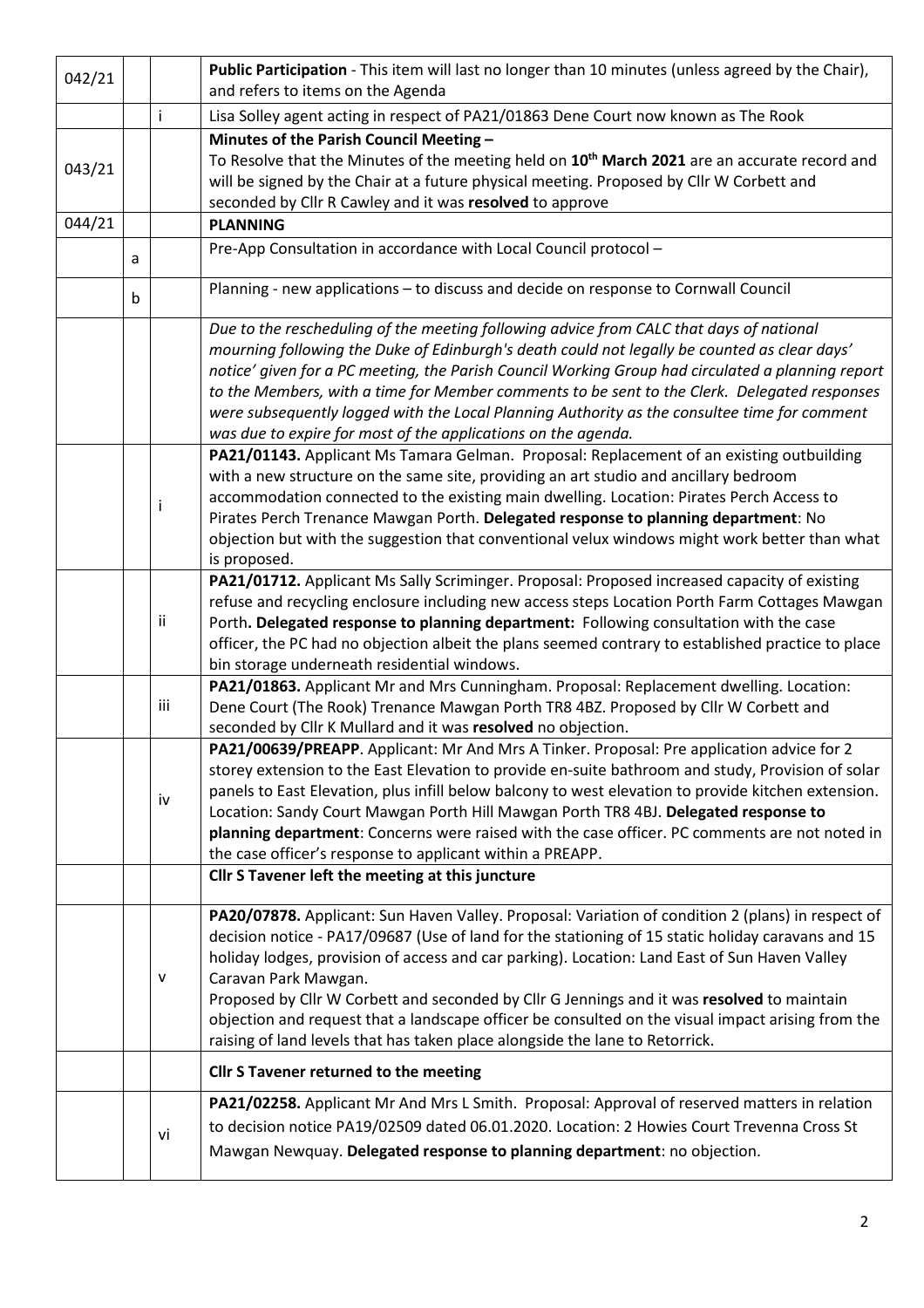|     |    |      | PA21/02367. Applicant Mr & Mrs D Kennedy. Proposal: Proposed replacement rear sunroom                                                                                                                                                                                                                                                                                        |  |  |  |
|-----|----|------|------------------------------------------------------------------------------------------------------------------------------------------------------------------------------------------------------------------------------------------------------------------------------------------------------------------------------------------------------------------------------|--|--|--|
| vii |    |      | and general alterations including revised terrace. Location: Roeade Gwel An Mor Mawgan Porth.                                                                                                                                                                                                                                                                                |  |  |  |
|     |    |      | Delegated response to planning department: no objection.                                                                                                                                                                                                                                                                                                                     |  |  |  |
|     |    |      |                                                                                                                                                                                                                                                                                                                                                                              |  |  |  |
|     |    | viii | PA21/01094. Applicant Mr & Mrs Bertrand Louvreaux. Proposal: Listed building consent for<br>minor alteration and refurbishment works to the existing north east elevation of the lodge.<br>Location: The Old Rectory, The Old Rectory Lodge Access To The Old Rectory St Mawgan TR8<br>4EZ.<br>Delegated response to planning department: defer to Listed Building Officers. |  |  |  |
|     |    |      | PA21/00716/PREAPP. Applicant: Mr Bertrand Louvreux. Pre-application advice for proposed                                                                                                                                                                                                                                                                                      |  |  |  |
|     |    | ix   | garage and upgrading of glazing to the Old Rectory. Historic Environment advice requested with                                                                                                                                                                                                                                                                               |  |  |  |
|     |    |      | unaccompanied site visit. Location: The Old Rectory St Mawgan TR8 4EZ. Delegated response to                                                                                                                                                                                                                                                                                 |  |  |  |
|     |    |      | planning department: no objection: leave to officers' discretion at this pre-app stage.                                                                                                                                                                                                                                                                                      |  |  |  |
|     |    |      | PA21/02909. Applicant Mrs Page. Proposal: Non-Material Amendment (2) to Application No.                                                                                                                                                                                                                                                                                      |  |  |  |
|     |    |      | PA18/09070 dated 4th December 2018 for Redevelopment of bed and breakfast accommodation                                                                                                                                                                                                                                                                                      |  |  |  |
|     |    | X    | to provide a single terrace of three units comprising two C3 dwellinghouses and 1 holiday let                                                                                                                                                                                                                                                                                |  |  |  |
|     |    |      | along with the change of use of the annex to use as a holiday let namely to amend the                                                                                                                                                                                                                                                                                        |  |  |  |
|     |    |      | description of the application as stated in supporting letter. Location: Seavista Mawgan Porth                                                                                                                                                                                                                                                                               |  |  |  |
|     |    |      | TR8 4AL. Delegated response to planning department: no objection.                                                                                                                                                                                                                                                                                                            |  |  |  |
|     |    |      | PA21/02023. Applicant Mr & Ms David & Maureen Jones/McCusker. Proposal: Conversion of a                                                                                                                                                                                                                                                                                      |  |  |  |
|     |    | xi   | domestic garage into a one bed annexe for use by family members. Location: Atlantic View                                                                                                                                                                                                                                                                                     |  |  |  |
|     |    |      | Bungalow Mawgan Porth TR8 4AL. Delegated response to planning department: no objection.                                                                                                                                                                                                                                                                                      |  |  |  |
|     |    | xii  | PA21/01562. Applicant Mr Jamie Phillips St Mawgan Football Club. Proposal: Proposed                                                                                                                                                                                                                                                                                          |  |  |  |
|     |    |      | replacement changing rooms building with small club room. Location: Trevarrian Holiday Park<br>Trevarrian TR8 4AQ. Delegated response to planning department: no objection.                                                                                                                                                                                                  |  |  |  |
|     |    |      | PA21/03278. Applicant Dr K and J Anderson. Proposal: Non-Material Amendment to Application                                                                                                                                                                                                                                                                                   |  |  |  |
|     |    |      | No. PA20/11280 dated 8th February 2021 for a Proposed gym/studio in the rear garden of the                                                                                                                                                                                                                                                                                   |  |  |  |
|     |    | xiii | detached dwelling house currently under construction namely Raising the FFL by 500mm to                                                                                                                                                                                                                                                                                      |  |  |  |
|     |    |      | allow for the SWW drain and reduce glazing to both elevations. Location: Boscarne Trenance                                                                                                                                                                                                                                                                                   |  |  |  |
|     |    |      | Mawgan Porth TR8 4BZ. Delegated response to planning department: no objection.                                                                                                                                                                                                                                                                                               |  |  |  |
|     |    |      | PA20/09930. Applicant: Mr & Mrs Harrington. Proposal: Proposed extension and internal                                                                                                                                                                                                                                                                                        |  |  |  |
|     |    | xiv  | alterations. Location: The Cottage Trevarrian TR8 4AH. Amended plans. Delegated response to                                                                                                                                                                                                                                                                                  |  |  |  |
|     |    |      | planning department: objection maintained, with planning reasons.                                                                                                                                                                                                                                                                                                            |  |  |  |
|     | C  |      | To consider planning applications received before meeting                                                                                                                                                                                                                                                                                                                    |  |  |  |
|     | d  |      | To note Advice and Decisions by Cornwall Council:                                                                                                                                                                                                                                                                                                                            |  |  |  |
|     |    |      | PA20/11158 APPROVED Applicant: Dominic And Katherine Luxton Proposal: Non-material                                                                                                                                                                                                                                                                                           |  |  |  |
|     |    |      | amendment (2) to reinstate rear-facing window to first floor WC, extend existing gallery within                                                                                                                                                                                                                                                                              |  |  |  |
|     |    | Ť    | rear private courtyard and divide existing window to rear-facing private courtyard following                                                                                                                                                                                                                                                                                 |  |  |  |
|     |    |      | decision PA19/06807 dated 09.10.2019. Location: Wayside Mawgan Porth TR8 4BL. Noted.                                                                                                                                                                                                                                                                                         |  |  |  |
|     |    |      | PA21/00547 APPROVED Applicant: Mr & Mrs C Archer. Proposal: Two storey side extension.                                                                                                                                                                                                                                                                                       |  |  |  |
|     | ii |      | Location: 5 Trevarrian Mews, Spring Sunrise Road from Shrub Cottage to Junction North Of Deer                                                                                                                                                                                                                                                                                |  |  |  |
|     |    |      | Crest Trevarrian TR8 4AU. Noted.                                                                                                                                                                                                                                                                                                                                             |  |  |  |
|     |    |      | PA21/01666 APPROVED Applicant: Montgomery Location: Sea Ways Gwel An Mor Trenance                                                                                                                                                                                                                                                                                            |  |  |  |
|     |    | iii  | Mawgan Porth TR8 4DW Proposal: Application for a non-material amendment following grant of                                                                                                                                                                                                                                                                                   |  |  |  |
|     |    |      | planning permission PA20/01122. Amendments sought - amendment to window sizes, addition                                                                                                                                                                                                                                                                                      |  |  |  |
|     |    |      | of roof light, and increase in footprint at lower ground level. Noted.                                                                                                                                                                                                                                                                                                       |  |  |  |
|     |    |      | PA21/00948 APPROVED Applicant: Mr & Mrs C Foster. Proposal: Variation of Condition 2                                                                                                                                                                                                                                                                                         |  |  |  |
|     |    |      | (approved plans) of Application No. PA20/05994 dated 4th September 2020 (Construction of a                                                                                                                                                                                                                                                                                   |  |  |  |
|     |    | iv   | replacement dwelling (existing dwelling to be demolished) with variation of condition 2                                                                                                                                                                                                                                                                                      |  |  |  |
|     |    |      | (approved plans) of application no. PA19/04257 dated 31st July 2019). Location: Little Tredragon                                                                                                                                                                                                                                                                             |  |  |  |
|     |    |      | Tredragon Road Mawgan Porth TR8 4DG. Noted.                                                                                                                                                                                                                                                                                                                                  |  |  |  |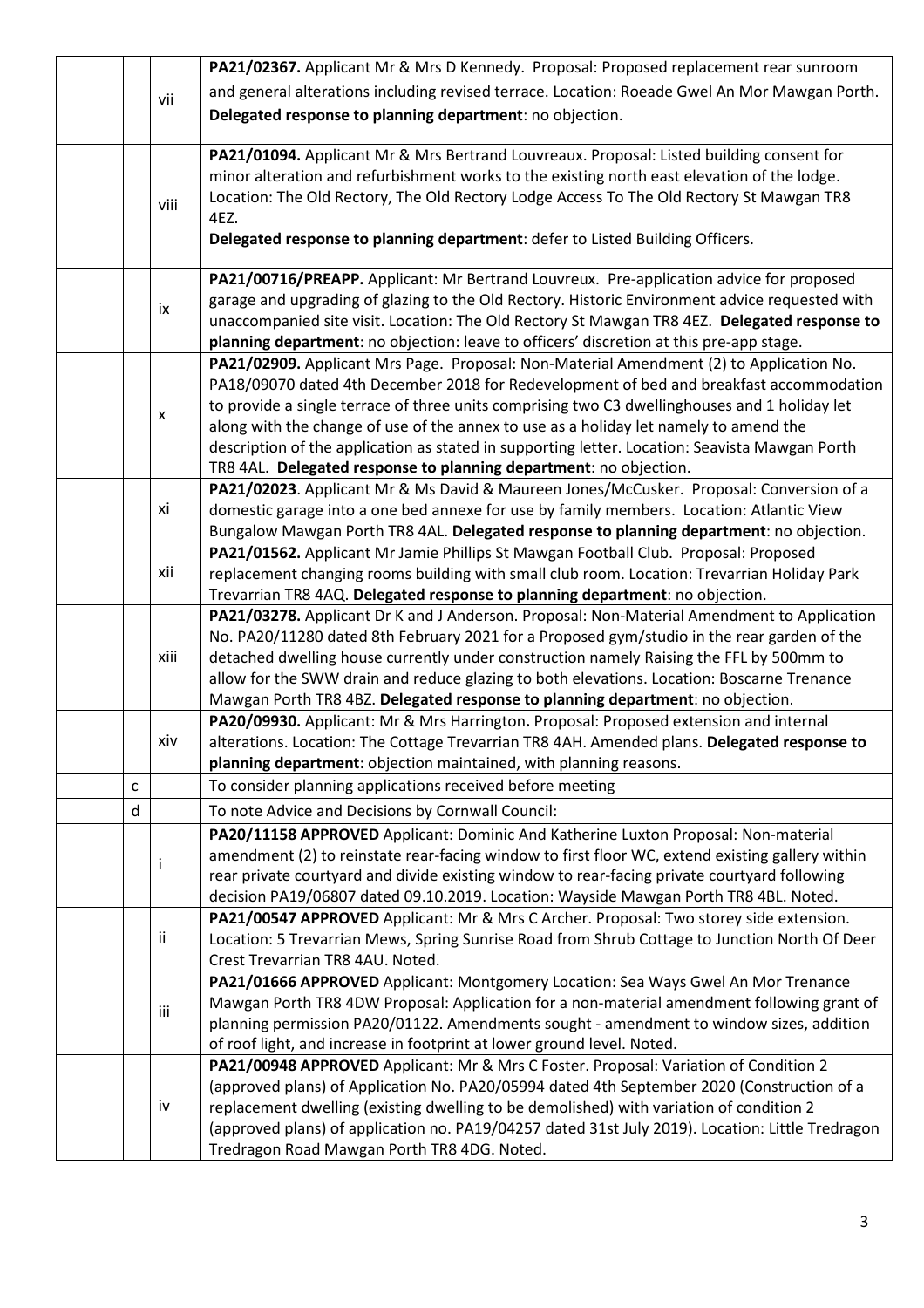|        |                                                                                             |                                                                                              | PA21/01837 APPROVED Applicant: Chris And Fiona Heritage. Proposal: Non-material                            |  |  |  |  |  |
|--------|---------------------------------------------------------------------------------------------|----------------------------------------------------------------------------------------------|------------------------------------------------------------------------------------------------------------|--|--|--|--|--|
|        |                                                                                             | $\mathsf{V}$                                                                                 | amendment to application PA18/04468 for minor cosmetic changes to the approved scheme.                     |  |  |  |  |  |
|        |                                                                                             |                                                                                              | Location: Beach View Trenance Mawgan Porth. Noted.                                                         |  |  |  |  |  |
|        |                                                                                             |                                                                                              | The following received after the agenda was published                                                      |  |  |  |  |  |
|        |                                                                                             |                                                                                              | PA21/00221 WITHDRAWN Applicant: Mr Michael Farmer. Proposal: Hedgerow Removal Notice                       |  |  |  |  |  |
|        |                                                                                             | vi                                                                                           | to create better visibility for cars exiting the car park and for the replacement of the fence that is     |  |  |  |  |  |
|        |                                                                                             |                                                                                              | within the hedgerow. Location: Bridgehouse Car Park Mawgan Porth TR8 4BA. Noted.                           |  |  |  |  |  |
|        |                                                                                             |                                                                                              | PA21/00787 APPROVED Applicant: Ms J Deacon. Proposal: Construction of Garden Room and                      |  |  |  |  |  |
|        | addition of window on north east elevation. Location: Boskel Mawgan Porth Hill Mawgan Porth |                                                                                              |                                                                                                            |  |  |  |  |  |
|        |                                                                                             |                                                                                              | TR8 4AL. Noted.                                                                                            |  |  |  |  |  |
|        |                                                                                             | viii                                                                                         | PA21/00882 APPROVED Applicant: Paul West. Proposal: Single storey extension to existing                    |  |  |  |  |  |
|        |                                                                                             |                                                                                              | dwelling. Location: Higher Parsonage St Mawgan TR8 4EZ. Noted.                                             |  |  |  |  |  |
|        |                                                                                             |                                                                                              | PA21/01150 Granted (CAADs, PIPs and LUs only) Applicant: Mr Harry Anscombe. Proposal:                      |  |  |  |  |  |
|        |                                                                                             |                                                                                              | Certificate of lawfulness for the Operational development comprising of existing extensions and            |  |  |  |  |  |
|        |                                                                                             | ix                                                                                           | alterations to barn and use as a separate self-contained dwelling (Use Class C3). Location: The            |  |  |  |  |  |
|        |                                                                                             |                                                                                              | Barn Natural Bridges St Mawgan. Noted.                                                                     |  |  |  |  |  |
|        |                                                                                             | PA21/02279 Prior approval not req'd (AF/TEL/DEM) Applicant: Kim Vose. Proposal: Notification |                                                                                                            |  |  |  |  |  |
|        |                                                                                             |                                                                                              | for Prior approval for a proposed larger home extension: removal of existing single-storey                 |  |  |  |  |  |
|        |                                                                                             | $\pmb{\mathsf{x}}$                                                                           | extension and construction of new single-storey rear extension projecting 3050mm. Location: 21             |  |  |  |  |  |
|        |                                                                                             |                                                                                              | Challis Avenue Carloggas St Mawgan. Noted.                                                                 |  |  |  |  |  |
|        | e                                                                                           |                                                                                              | 5 day-Protocol for Local Councils                                                                          |  |  |  |  |  |
|        |                                                                                             |                                                                                              | PA20/06351. Applicant Mr D Cole David Cole Homes Ltd. Proposal: Demolition of dwelling and                 |  |  |  |  |  |
|        |                                                                                             | Ť                                                                                            | construction of replacement dwelling and associated works. Location: The Retreat Tredragon                 |  |  |  |  |  |
|        |                                                                                             |                                                                                              | Road Mawgan Porth. Postponed until 26 <sup>th</sup> due to IT issues Cllr W Corbett attending.             |  |  |  |  |  |
|        |                                                                                             |                                                                                              | PA21/00461. Applicant Mrs B Chapman. Proposal: Outline Planning for the erection of detached               |  |  |  |  |  |
|        |                                                                                             |                                                                                              | agricultural dwelling with attached single garage, with all matters reserved. Location: Land at            |  |  |  |  |  |
| ii     |                                                                                             |                                                                                              | Trecarne Higher Trecarne St Mawgan. Delegated response to planning department: In view of                  |  |  |  |  |  |
|        |                                                                                             |                                                                                              | the County Land Agent's conclusions regarding current profitability it was suggested that a three-         |  |  |  |  |  |
|        |                                                                                             |                                                                                              | year temporary permission would be appropriate.                                                            |  |  |  |  |  |
|        | f                                                                                           |                                                                                              | To discuss planning enforcement issues $-$ to refer any new issues and updates $-$ if any                  |  |  |  |  |  |
| 045/21 |                                                                                             |                                                                                              | WORKING GROUPS - to receive reports (if any), and agree any necessary action and expenditure:              |  |  |  |  |  |
|        | a                                                                                           |                                                                                              | Amenities-                                                                                                 |  |  |  |  |  |
|        |                                                                                             |                                                                                              | Playground – Notification of Play Area Inspection in April by RoSPA Play Safety. To approve costs          |  |  |  |  |  |
|        |                                                                                             | Ť                                                                                            | of circa £95 +VAT. Proposed by Cllr L McKenzie and seconded by Cllrs W Corbett and it was                  |  |  |  |  |  |
|        |                                                                                             |                                                                                              | resolved to approve.                                                                                       |  |  |  |  |  |
|        |                                                                                             | ii                                                                                           | St Mawgan toilets - quotes to consider item 11                                                             |  |  |  |  |  |
|        |                                                                                             |                                                                                              | Burial Ground - to note interment of ashes in respect of T Michell on 7 <sup>th</sup> April 2021. Clerk in |  |  |  |  |  |
|        |                                                                                             | iii                                                                                          | attendance. Noted                                                                                          |  |  |  |  |  |
|        |                                                                                             |                                                                                              | Ride-on-Mower - to approve (retrospectively) the renewal of commercial vehicle insurance in the            |  |  |  |  |  |
|        | iv                                                                                          |                                                                                              | sum of £119.41. Proposed by Cllr L McKenzie and seconded and Cllr W Corbett and it was                     |  |  |  |  |  |
|        |                                                                                             |                                                                                              | resolved to approve.                                                                                       |  |  |  |  |  |
|        |                                                                                             |                                                                                              | Transport and Rights of Way - report received of a narrowing of the footpath at the back of                |  |  |  |  |  |
|        | b                                                                                           |                                                                                              | Bedruthan Hotel. Action: Clerk had asked footpath contractor to confirm whether this was a PC              |  |  |  |  |  |
|        |                                                                                             |                                                                                              | maintenance issue or landowner responsibility.                                                             |  |  |  |  |  |
|        |                                                                                             |                                                                                              | Beach and Environment - Cllr W Corbett reported that remedial repairs to accessible entrance               |  |  |  |  |  |
|        | c                                                                                           |                                                                                              | have been undertaken and would be monitored to ensure health and safety is maintained.                     |  |  |  |  |  |
|        |                                                                                             |                                                                                              | Cornwall Airport Newquay & Search and Rescue Helicopter - The Chair reported that she and Cllr             |  |  |  |  |  |
|        | d                                                                                           |                                                                                              | D Carter had had a virtue meeting with Mr B Louvreaux. The PC will continue to keep a dialogue             |  |  |  |  |  |
|        |                                                                                             |                                                                                              | open with Cornwall Airport Newquay regarding helicopter operations.                                        |  |  |  |  |  |
| 046/21 |                                                                                             |                                                                                              | <b>REPORTS FROM MEETINGS:</b>                                                                              |  |  |  |  |  |
|        |                                                                                             |                                                                                              | Community Network Partnership - nothing to report.                                                         |  |  |  |  |  |
| 047/21 |                                                                                             |                                                                                              | To note and discuss (if appropriate) the correspondence received since the last meeting and                |  |  |  |  |  |
|        | any associated actions and expenditure:                                                     |                                                                                              |                                                                                                            |  |  |  |  |  |
|        |                                                                                             |                                                                                              |                                                                                                            |  |  |  |  |  |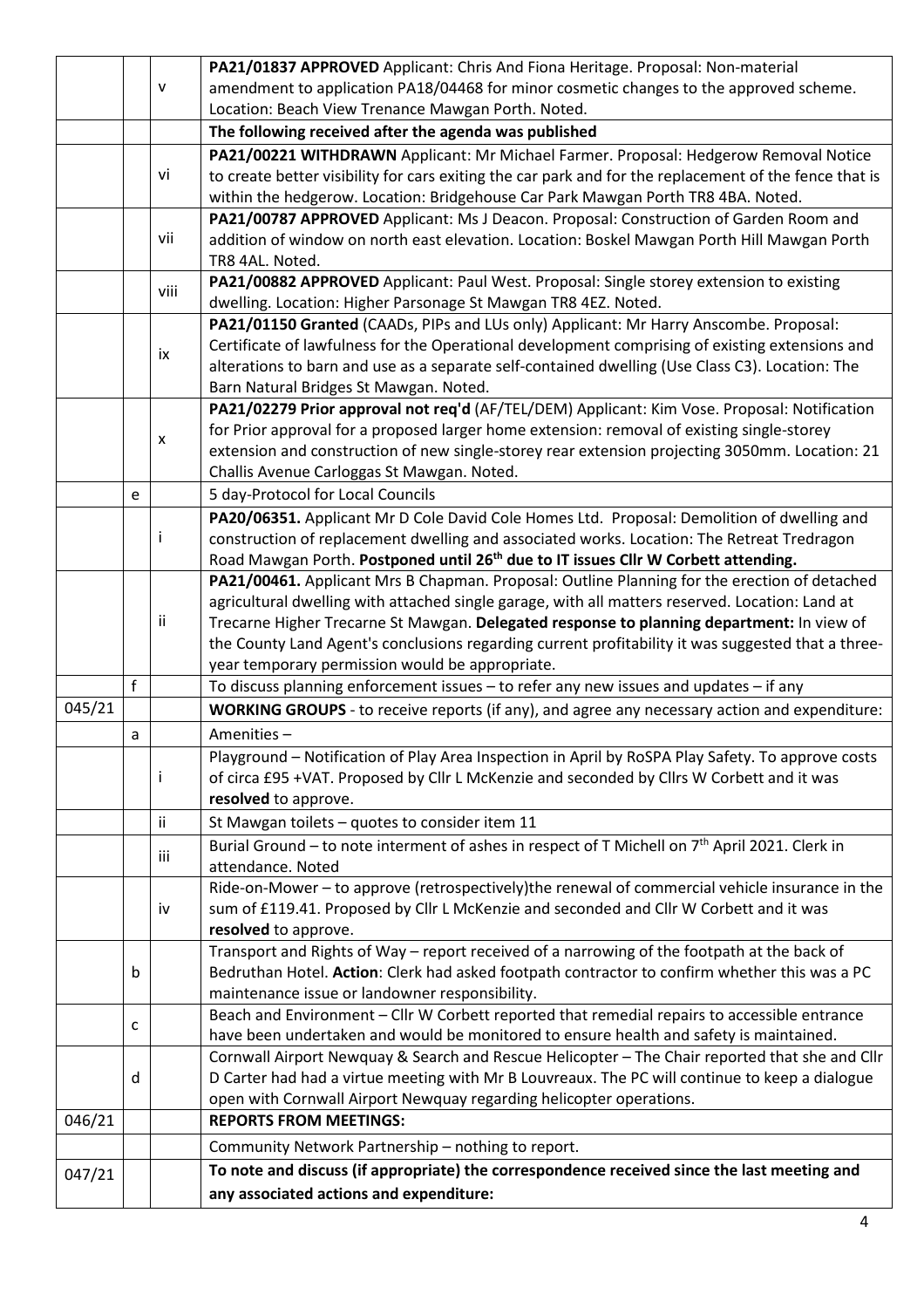|        |   |                                                                                                                                                                                           | Ms Wadman - in relation to footpath 409/31/1. The Clerk communicated with the Countryside                                                                                 |  |  |  |  |  |
|--------|---|-------------------------------------------------------------------------------------------------------------------------------------------------------------------------------------------|---------------------------------------------------------------------------------------------------------------------------------------------------------------------------|--|--|--|--|--|
|        |   |                                                                                                                                                                                           | Officer who was aware of the issue, but it is one of mapping and a possible diversion order                                                                               |  |  |  |  |  |
|        |   |                                                                                                                                                                                           | (Public Path Order) rather than maintenance. The issue has been referred to the Countryside                                                                               |  |  |  |  |  |
|        |   |                                                                                                                                                                                           | Access Team to investigate and respond.                                                                                                                                   |  |  |  |  |  |
|        |   |                                                                                                                                                                                           | Lean's Field - Licensing Act 2003 - Application for Grant of Premises Licence.                                                                                            |  |  |  |  |  |
|        |   |                                                                                                                                                                                           | Wave-Length Spring Classic and Outdoor Cinema - latest. Chair had written an objection on                                                                                 |  |  |  |  |  |
|        |   | ii                                                                                                                                                                                        | behalf of the PC (see Cornwall Councill John Fitter's report). Licensing approval conditional upon                                                                        |  |  |  |  |  |
|        |   |                                                                                                                                                                                           | planning permission being granted and the PC will now await notification of a planning proposal.                                                                          |  |  |  |  |  |
|        |   |                                                                                                                                                                                           | WILDLIFE AND COUNTRYSIDE ACT 1981 - SECTION 53 Cornwall Council                                                                                                           |  |  |  |  |  |
|        |   |                                                                                                                                                                                           |                                                                                                                                                                           |  |  |  |  |  |
|        |   |                                                                                                                                                                                           | (Addition of Restricted Byway from Road U6177 at Mawgan-in-Pydar School to Road U6177 at                                                                                  |  |  |  |  |  |
|        |   |                                                                                                                                                                                           | Lanvean - Parish of St Mawgan-in-Pydar) Mod Order 2017.                                                                                                                   |  |  |  |  |  |
|        |   | iii                                                                                                                                                                                       |                                                                                                                                                                           |  |  |  |  |  |
|        |   |                                                                                                                                                                                           | To advise that an inquiry into the above Order will be held at 10.00am on Tuesday 19 October 2021,                                                                        |  |  |  |  |  |
|        |   |                                                                                                                                                                                           | at Mawgan Porth Village Hall, Mawgan Porth, Newquay, Cornwall, TR8 4BB. The inquiry is currently                                                                          |  |  |  |  |  |
|        |   |                                                                                                                                                                                           | scheduled to last 3 days.                                                                                                                                                 |  |  |  |  |  |
| 048/21 |   |                                                                                                                                                                                           | <b>FINANCE and LEGISLATION:</b>                                                                                                                                           |  |  |  |  |  |
|        |   |                                                                                                                                                                                           | To note any income received: Bank Interest - £0.34p, Beach Clean Donations - £1000. Precept                                                                               |  |  |  |  |  |
|        | a |                                                                                                                                                                                           | £19,000 and CTS Grant £246.71. Noted.                                                                                                                                     |  |  |  |  |  |
|        |   |                                                                                                                                                                                           | Accounts - to approve (retrospectively) the invoices for payment (list circulated prior to the                                                                            |  |  |  |  |  |
|        |   |                                                                                                                                                                                           | meeting), were paid on Thursday 15 <sup>th</sup> April via online bank authorisation by the Chair Liz                                                                     |  |  |  |  |  |
|        | b |                                                                                                                                                                                           | McKenzie, Cllr D Carter Internal Control and Clerk A Hayne to prevent hardship occurring to                                                                               |  |  |  |  |  |
|        |   |                                                                                                                                                                                           | payees due to the rescheduling of the meeting. Proposed by Cllr L McKenzie and seconded by                                                                                |  |  |  |  |  |
|        |   |                                                                                                                                                                                           |                                                                                                                                                                           |  |  |  |  |  |
|        |   |                                                                                                                                                                                           | Cllr W Corbett and it was resolved to approve.                                                                                                                            |  |  |  |  |  |
|        | С |                                                                                                                                                                                           | Annual Return for the year ending 31 <sup>st</sup> March 2021 -                                                                                                           |  |  |  |  |  |
|        |   |                                                                                                                                                                                           | The Asset Register was previously submitted in support of the figures on the accounting                                                                                   |  |  |  |  |  |
|        |   |                                                                                                                                                                                           | statements. (all documents circulated prior to the meeting).                                                                                                              |  |  |  |  |  |
|        |   | Annual Governance Statement 2020/21 - 1. In order to ensure that there was a sound system of<br>internal control, including arrangements for the preparation of the Accounting Statements |                                                                                                                                                                           |  |  |  |  |  |
|        |   |                                                                                                                                                                                           |                                                                                                                                                                           |  |  |  |  |  |
|        |   |                                                                                                                                                                                           | Members to consider and to agree the authorisation of the Internal Audit Report 2021/21.                                                                                  |  |  |  |  |  |
|        |   |                                                                                                                                                                                           | Proposed by Cllr L McKenzie and seconded by Cllr G Jennings and it was resolved to approve. 2.                                                                            |  |  |  |  |  |
|        |   |                                                                                                                                                                                           | To seek approval of the accounting statements. Proposed by Cllr G Jennings and seconded by Cllr                                                                           |  |  |  |  |  |
|        |   |                                                                                                                                                                                           | W Corbett and it was resolved to approve. 3. To accept the Statement of Internal Control to                                                                               |  |  |  |  |  |
|        |   |                                                                                                                                                                                           |                                                                                                                                                                           |  |  |  |  |  |
|        |   |                                                                                                                                                                                           |                                                                                                                                                                           |  |  |  |  |  |
|        |   |                                                                                                                                                                                           | accompany the accounts. Proposed by Cllr R Cawley and seconded by Cllr W Corbett and it was                                                                               |  |  |  |  |  |
|        |   |                                                                                                                                                                                           | resolved to approve. 4. To approve the effectiveness of internal controls. Proposed by Cllr L                                                                             |  |  |  |  |  |
|        |   |                                                                                                                                                                                           | McKenzie and seconded by Cllr W Corbett and it was resolved to approve.                                                                                                   |  |  |  |  |  |
|        |   |                                                                                                                                                                                           | Section 1-to approve. Proposed by Cllr R Cawley and seconded by Cllr W Corbett and it was                                                                                 |  |  |  |  |  |
|        |   |                                                                                                                                                                                           | resolved to approve.                                                                                                                                                      |  |  |  |  |  |
|        |   | ii                                                                                                                                                                                        | Annual Governance Statement 2020/21-to approve section 2, as circulated prior to the meeting.                                                                             |  |  |  |  |  |
|        |   |                                                                                                                                                                                           | Proposed by Cllr R Cawley and seconded by Cllr W Corbett and it was resolved to approve.                                                                                  |  |  |  |  |  |
|        |   | iii                                                                                                                                                                                       | Earmarked Reserves 31 <sup>st</sup> March 2021 - to approve as circulated. Proposed by Cllr R Cawley and                                                                  |  |  |  |  |  |
|        |   |                                                                                                                                                                                           | seconded by Cllr S Tavener and it was resolved to approve.                                                                                                                |  |  |  |  |  |
|        |   |                                                                                                                                                                                           | Cornwall ALC Ltd Annual Subscription - to approve (retrospectively) subscription 2021/22 in the                                                                           |  |  |  |  |  |
|        | d |                                                                                                                                                                                           | sum of £504.51 inc VAT. Proposed by Cllr L McKenzie and seconded by Cllr W Corbett and it was                                                                             |  |  |  |  |  |
|        |   |                                                                                                                                                                                           | resolved to approve.                                                                                                                                                      |  |  |  |  |  |
|        |   |                                                                                                                                                                                           | Exempt Business: To Resolve to invoke Standing Order 3(d) that in accordance with Public                                                                                  |  |  |  |  |  |
|        |   |                                                                                                                                                                                           | Bodies (admission to meetings (Act 1960 as amended by S100 Local Government Act (LGA) 1972,                                                                               |  |  |  |  |  |
|        |   |                                                                                                                                                                                           | the press and the public be excluded from the meeting during the consideration of the following                                                                           |  |  |  |  |  |
|        |   |                                                                                                                                                                                           | matters on the grounds that they may involve the likely disclosure of exempt information.                                                                                 |  |  |  |  |  |
|        |   |                                                                                                                                                                                           | There were no members of the public left online at this time                                                                                                              |  |  |  |  |  |
|        |   |                                                                                                                                                                                           |                                                                                                                                                                           |  |  |  |  |  |
|        |   |                                                                                                                                                                                           | Accessible toilet re-build - to approve appointment of contractor. The Clerk had secured two                                                                              |  |  |  |  |  |
| 049/21 |   |                                                                                                                                                                                           | local building quotes and details had been circulated prior to the meeting. Cllr S Tavener                                                                                |  |  |  |  |  |
|        |   |                                                                                                                                                                                           | proposed, and it was seconded by Cllr K Mullard and it was resolved to approve quote 2 as being<br>better value for the Parish. Cllrs W Corbett and G Jennings abstained. |  |  |  |  |  |